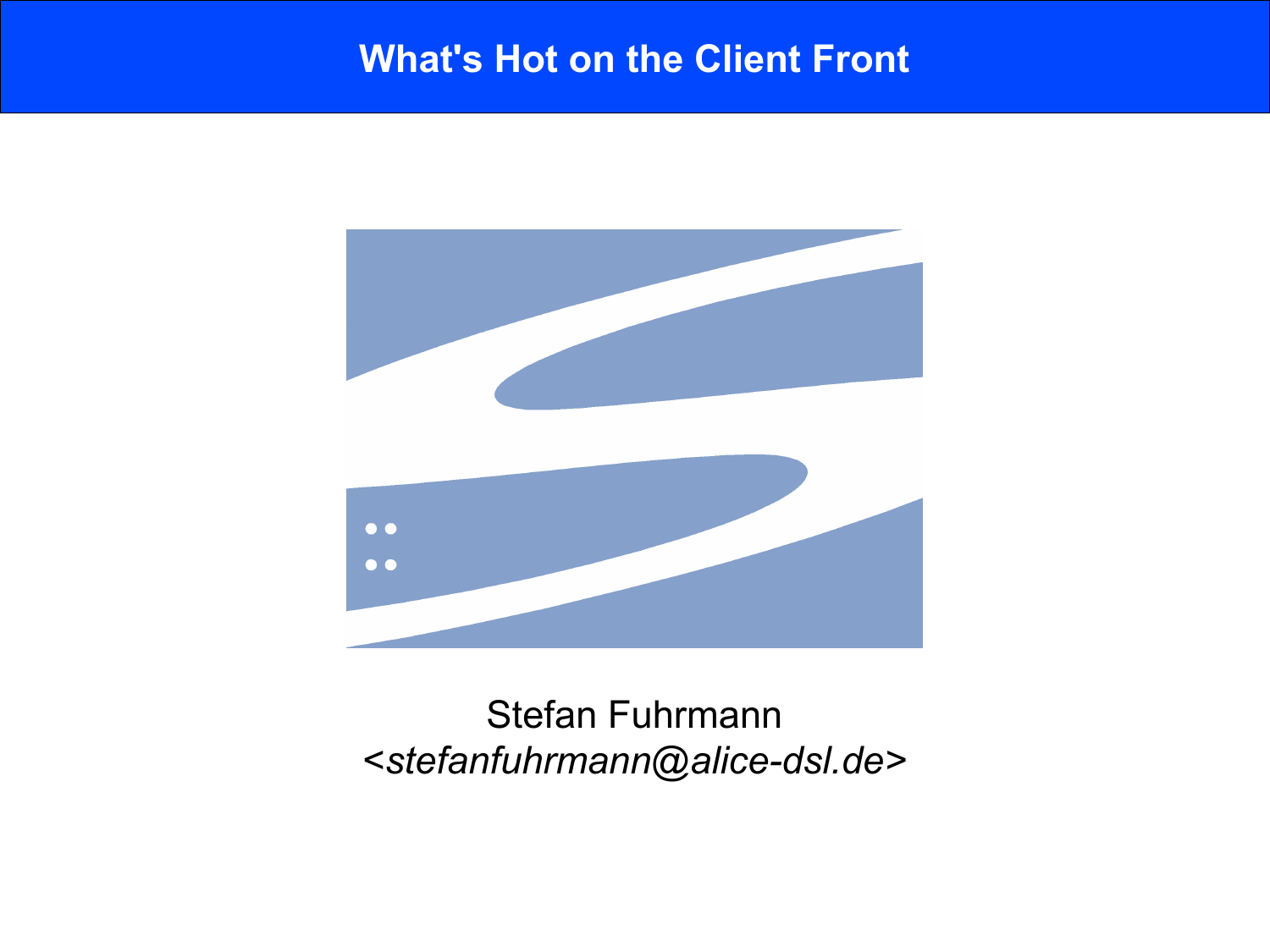### New in TortoiseSVN 1.7

- Things you expect
	- Full SVN 1.7 feature support
	- 50+ new additional features
	- More generalized feature availability
	- Stability: 90% of 1.7.6 crashes fixed in 1.7.7 (according to [https://www.crash-server.com\)](https://www.crash-server.com/AppVersion.aspx?ClientID=tsvn&AppVersionID=4)
	- Windows 7 Aero look and libraries
	- 64 bit installer also includes support for 32 bit applications
	- New, particularly small, overlay icon set
	- Various small improvements all over the place, e.g. TMerge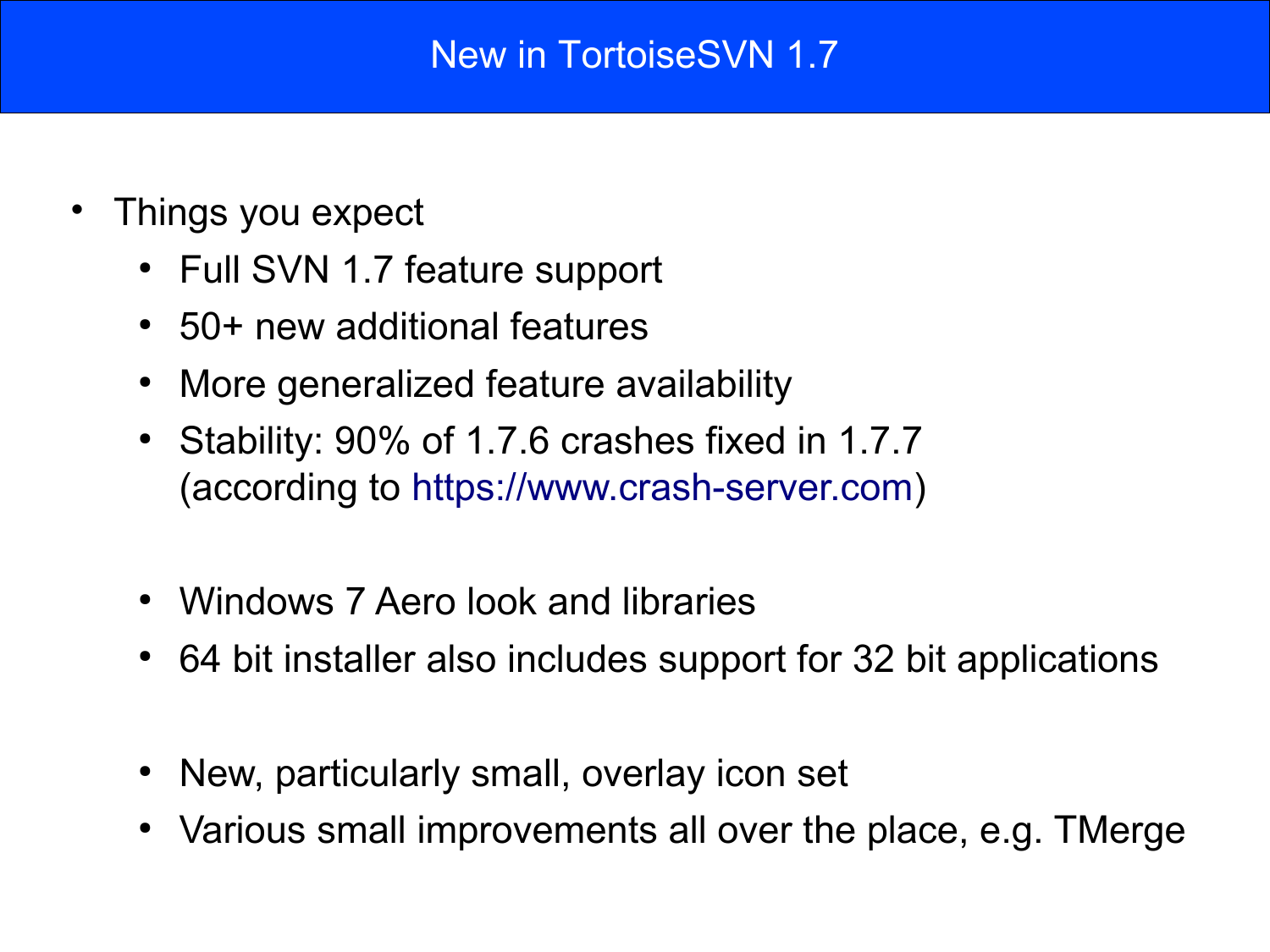### Mayor Improvements in 1.7

- Log dialog
	- $\cdot$  fast even for  $> 1$  million revs
	- search-engine-like complex filter, e.g. .xls +.ppt myboss -meeting -customer " "
	- multi-select displays summary of messages and changes
	- revisions mentioned in messages are turned into links
	- export of changed items
- Repository browser
	- shows syn: externals as sub-trees
	- edit files directly
	- drag to explorer to create an URL link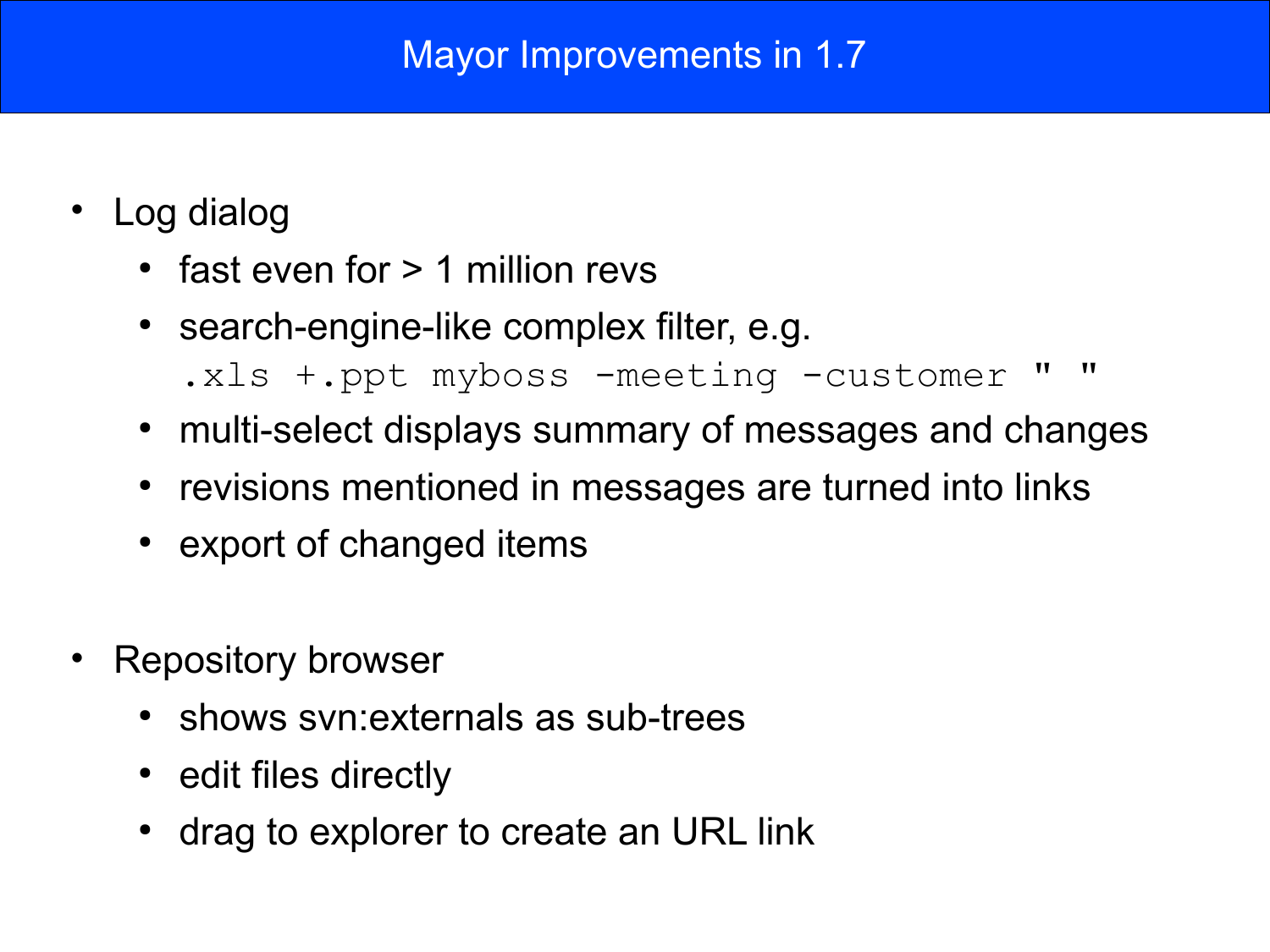# Log Dialog Filter

| propert method           |                                      |                                          |                      |                                                                                                               |        |                                    |
|--------------------------|--------------------------------------|------------------------------------------|----------------------|---------------------------------------------------------------------------------------------------------------|--------|------------------------------------|
| Revision                 | Actions                              | Author                                   | Date                 |                                                                                                               | Bug-ID | Message                            |
| ō                        |                                      |                                          |                      |                                                                                                               |        |                                    |
| 20526<br>a<br>20525      |                                      | tortoisesvn                              |                      | Montag, 22. November 2010 20:10:38                                                                            |        | * Add method to<br>New method to i |
| 20523                    | 8 P                                  | tortoisesvn<br>tortoisesvn               |                      | Montag, 22. November 2010 19:10:53<br>Sonntag, 21. November 2010 15:27:24                                     |        | Created a base                     |
| 20225<br>۵I              |                                      | stefan.fuhrmann. 1974                    |                      | Sonntag, 3. Oktober 2010 13:45:12                                                                             |        | * add SetCharFo                    |
| $\bullet$<br>20013       |                                      | tortoisesvn                              |                      | Freitag, 13. August 2010 21:46:17                                                                             |        | Adjust several m _                 |
|                          |                                      |                                          |                      |                                                                                                               |        |                                    |
| ∢                        | ш.                                   |                                          |                      |                                                                                                               |        |                                    |
|                          |                                      |                                          |                      | partly using the new CAppUtils::SetCharFormat                                                                 |        |                                    |
|                          |                                      |                                          |                      |                                                                                                               |        |                                    |
|                          |                                      |                                          | Action               | Copy from path<br>Revision                                                                                    |        |                                    |
|                          | /trunk/src/TortoiseProc/AppUtils.cpp |                                          | Modified             |                                                                                                               |        |                                    |
|                          |                                      | /trunk/src/TortoiseProc/ProjectPropertie | Modified             |                                                                                                               |        |                                    |
| Path                     |                                      |                                          |                      |                                                                                                               |        |                                    |
| Show only affected paths | /trunk/src/TortoiseProc/AppUtils.h   | /trunk/src/TortoiseProc/ProjectPropertie | Modified<br>Modified | Showing 31 revision(s), from revision 383 to revision 20526 - 1 revision(s) selected, showing 4 changed paths |        |                                    |
| Stop on copy/rename      |                                      |                                          |                      |                                                                                                               |        | Statistics                         |
| Include merged revisions |                                      |                                          |                      |                                                                                                               |        | Help                               |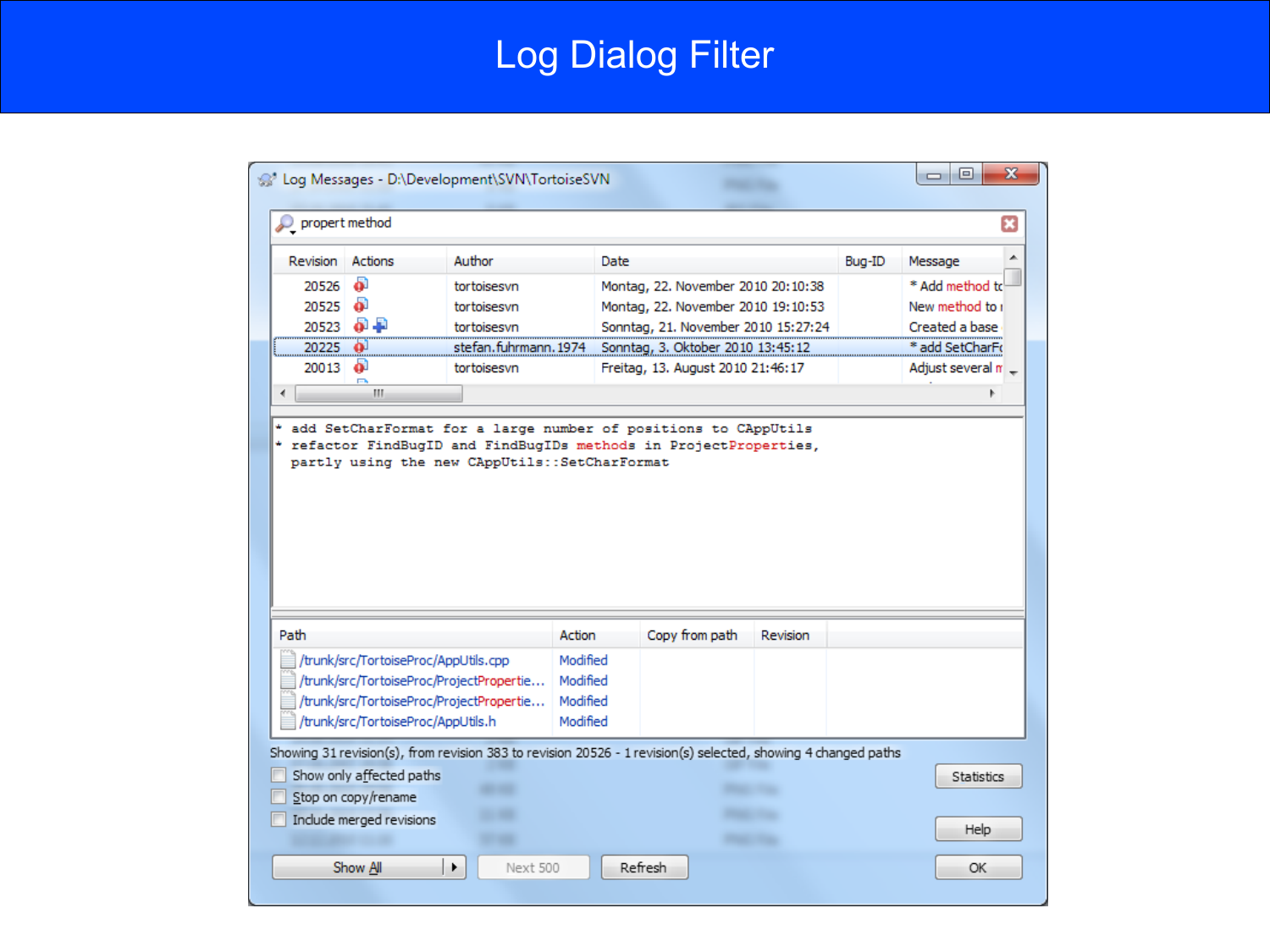## Externals in Repository Browser

| $\mathbf{x}$<br>o.<br>A C:\develop\TSVN\trunk\src - Repository Browser - TortoiseSVN                                                                                                                                                                                                       |   |                                                                                                                                                                                                                                                          |           |                                                                                                                                                                                              |                                                                                                                                                                       |             |                                                                                                                                                                                                                                            |  |
|--------------------------------------------------------------------------------------------------------------------------------------------------------------------------------------------------------------------------------------------------------------------------------------------|---|----------------------------------------------------------------------------------------------------------------------------------------------------------------------------------------------------------------------------------------------------------|-----------|----------------------------------------------------------------------------------------------------------------------------------------------------------------------------------------------|-----------------------------------------------------------------------------------------------------------------------------------------------------------------------|-------------|--------------------------------------------------------------------------------------------------------------------------------------------------------------------------------------------------------------------------------------------|--|
| URL: 0<br>https://tortoisesvn.googlecode.com/svn/trunk/ext                                                                                                                                                                                                                                 |   |                                                                                                                                                                                                                                                          |           |                                                                                                                                                                                              |                                                                                                                                                                       |             | <b>Revision:</b><br><b>HEAD</b>                                                                                                                                                                                                            |  |
| https://tortoisesvn.googlecode __<br>branches<br>tags<br>D<br><b>TortoiseOverlays</b><br>Þ<br>trunk<br>contrib<br>doc<br>ext<br>⊿<br>売<br>apr<br>apr-util<br>buckets<br>build<br>crypto<br>dbd<br>dbm<br>ь<br>docs<br>encoding<br>ß<br>hooks<br>include<br>D<br>ldap<br>D<br>memcache<br>D | Ξ | File<br><b>Bu</b> apr<br><b>Dollapr-util</b><br>boost<br>build<br>CrashServer<br>cyrus-SASL<br>gssapi<br>hunspell<br>libint<br><b>b</b> neon<br>ResizableLib<br>scintilla<br><b>A</b> serf<br>sglite<br><b>A</b> Subversion<br><b>A</b> TortoiseOverlays | Extension | Revision<br><b>HEAD</b><br><b>HEAD</b><br>22920<br>22920<br>22970<br>22920<br>22920<br>22920<br>22920<br><b>HEAD</b><br>22980<br>22964<br><b>HEAD</b><br>22930<br><b>HEAD</b><br><b>HEAD</b> | Author<br>tortoisesvn<br>tortoisesvn<br>tortoisesvn<br>tortoisesvn<br>tortoisesvn<br>tortoisesvn<br>tortoisesvn<br>tortoisesvn<br>tortoisesvn<br>stefan.fuhrmann.1974 | <b>Size</b> | Date<br>17.05.2012 16:48:08<br>17.05.2012 16:48:08<br>04.06.2012 22:20:41<br>17.05.2012 16:48:08<br>17.05.2012 16:48:08<br>17.05.2012 16:48:08<br>17.05.2012 16:48:08<br>08.06.2012 22:33:54<br>02.06.2012 15:54:19<br>21.05.2012 02:56:32 |  |
| misc<br>D<br>strmatch<br>Ŋ<br>test                                                                                                                                                                                                                                                         |   |                                                                                                                                                                                                                                                          |           |                                                                                                                                                                                              |                                                                                                                                                                       |             |                                                                                                                                                                                                                                            |  |
| m                                                                                                                                                                                                                                                                                          |   | €.                                                                                                                                                                                                                                                       |           | m,                                                                                                                                                                                           |                                                                                                                                                                       |             |                                                                                                                                                                                                                                            |  |

 $\overline{\mathsf{G}}$ K

Help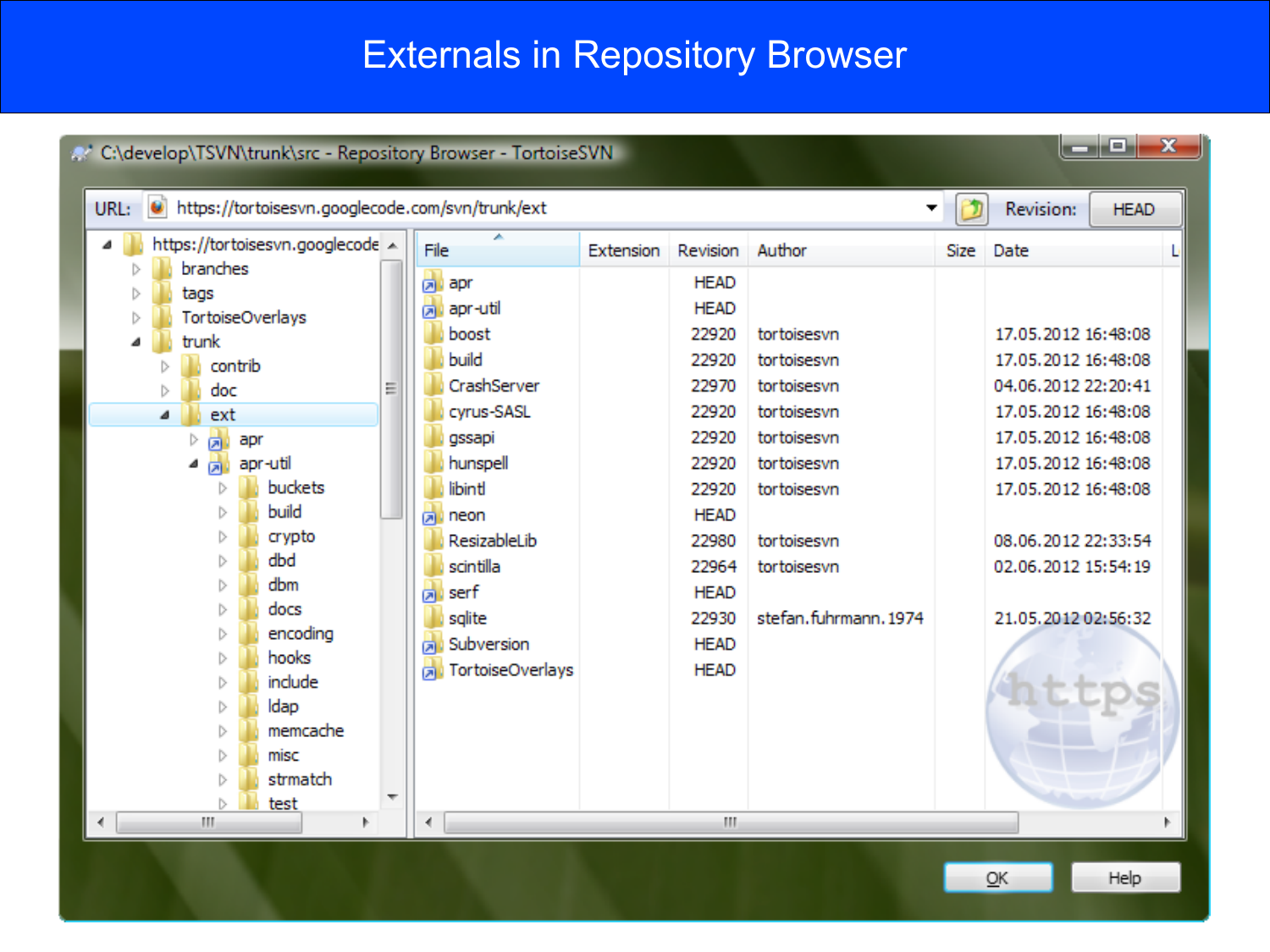- Pin externals to a fixed revision when branching or tagging
- Check-out dialog supports single files and multi-select
- New dialog for sparse checkouts
- Offer automatic update and retry if a commit failed due to an outdated working copy
- TortoiseUDiff can operate from stdin ("pipe")
- More command line options
- URL handler for TSVN commands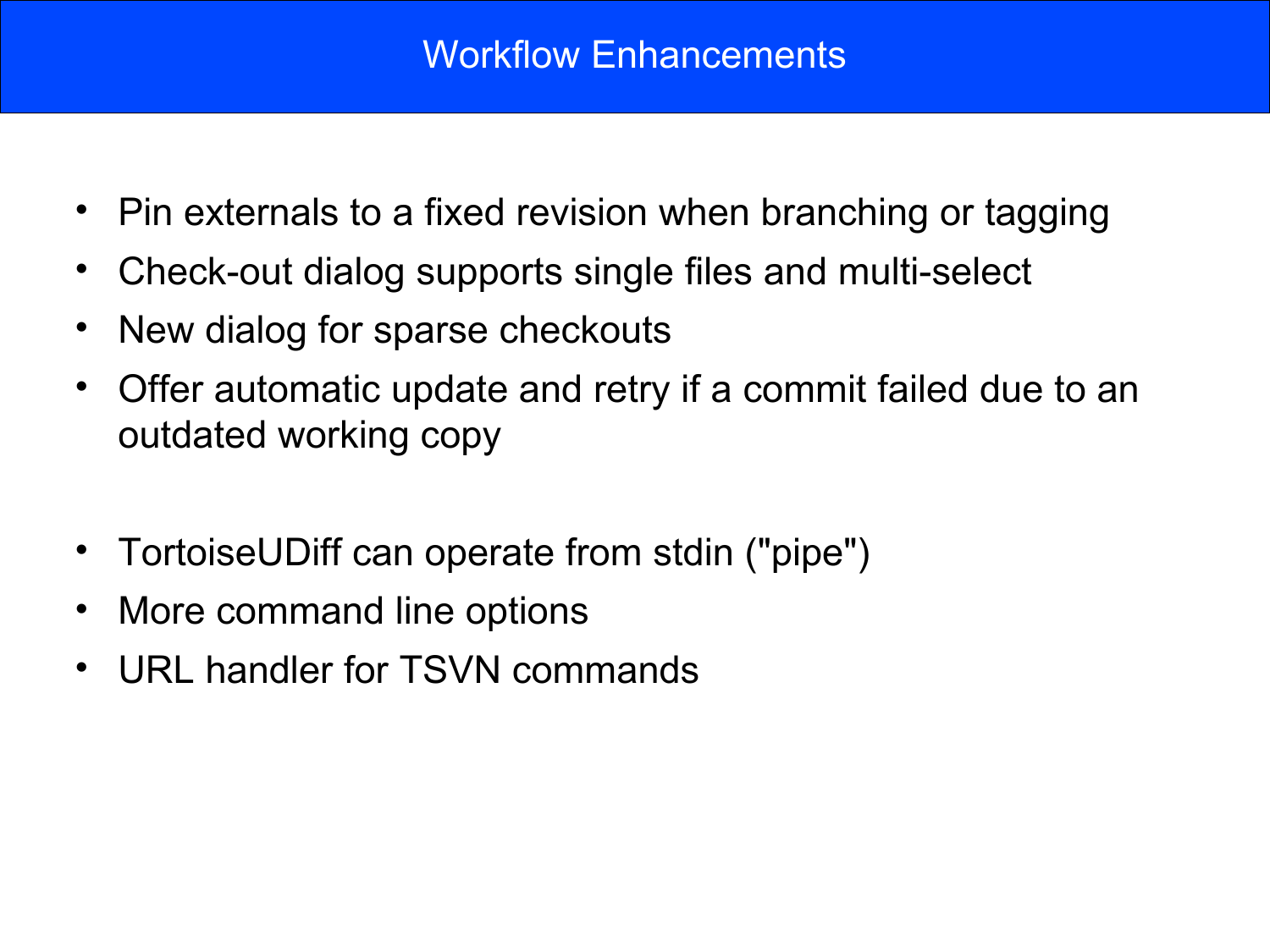• Did you know that with TSVN you can ...

…do a SVN cp / mv by simply dragging nodes with the right mouse button hold down

…automatically close dialogs after the command finished …disable lock comments

…integrate with your issue tracker …set a minimum commit message length …run scripts pre and post checkouts and commits

…read the User's Guide to discover all that goodness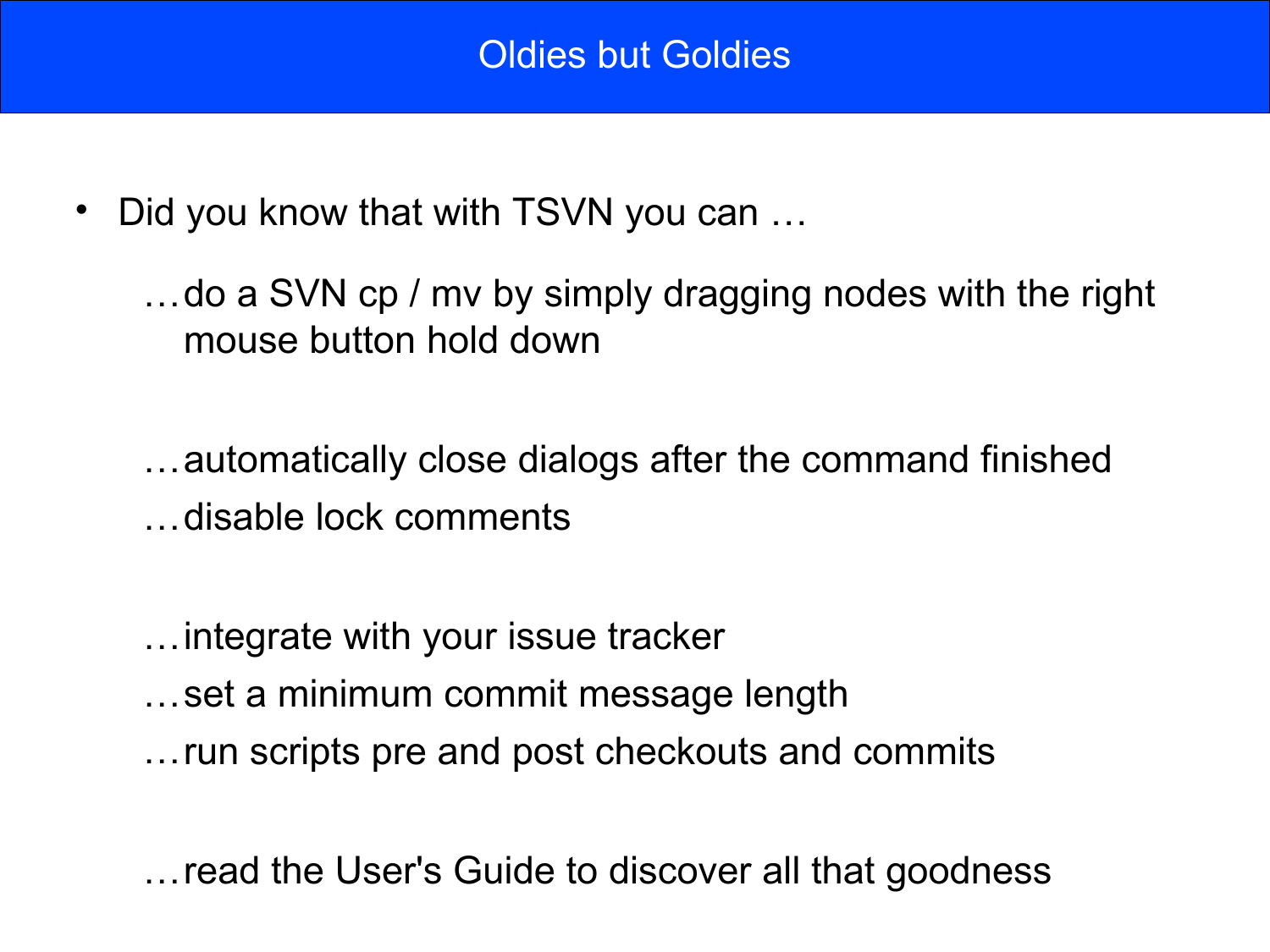## EasySVN

- Developed for and sponsored by [assembla.com](http://assembla.com/) <http://svn-ref.assembla.com/easysvn.html>
- Automatic commit & update
	- For parts or whole w/cs
	- Switch on / off at will
	- Resolve conflicts by renaming
	- Turns SVN into Dropbox
- Create assembla space from the client side
	- Lowered threshold to get something under version control
- MacOS, Windows (bundled with TSVN installer)

| $\mathbf{A}$ | EasySVN     |         |   | Use EasySVN dialogs         |  |  |
|--------------|-------------|---------|---|-----------------------------|--|--|
|              | SVN Update  |         |   | Use TortoiseSVN dialogs     |  |  |
| z.           | SVN Commit  |         |   | Automatic commit and update |  |  |
|              | TortoiseSVN | ▶       |   |                             |  |  |
|              |             |         |   |                             |  |  |
|              |             |         |   |                             |  |  |
|              |             |         |   |                             |  |  |
| g            | А           | EasySVN | r | Share on Assembla           |  |  |

Checkout

TortoiseSVN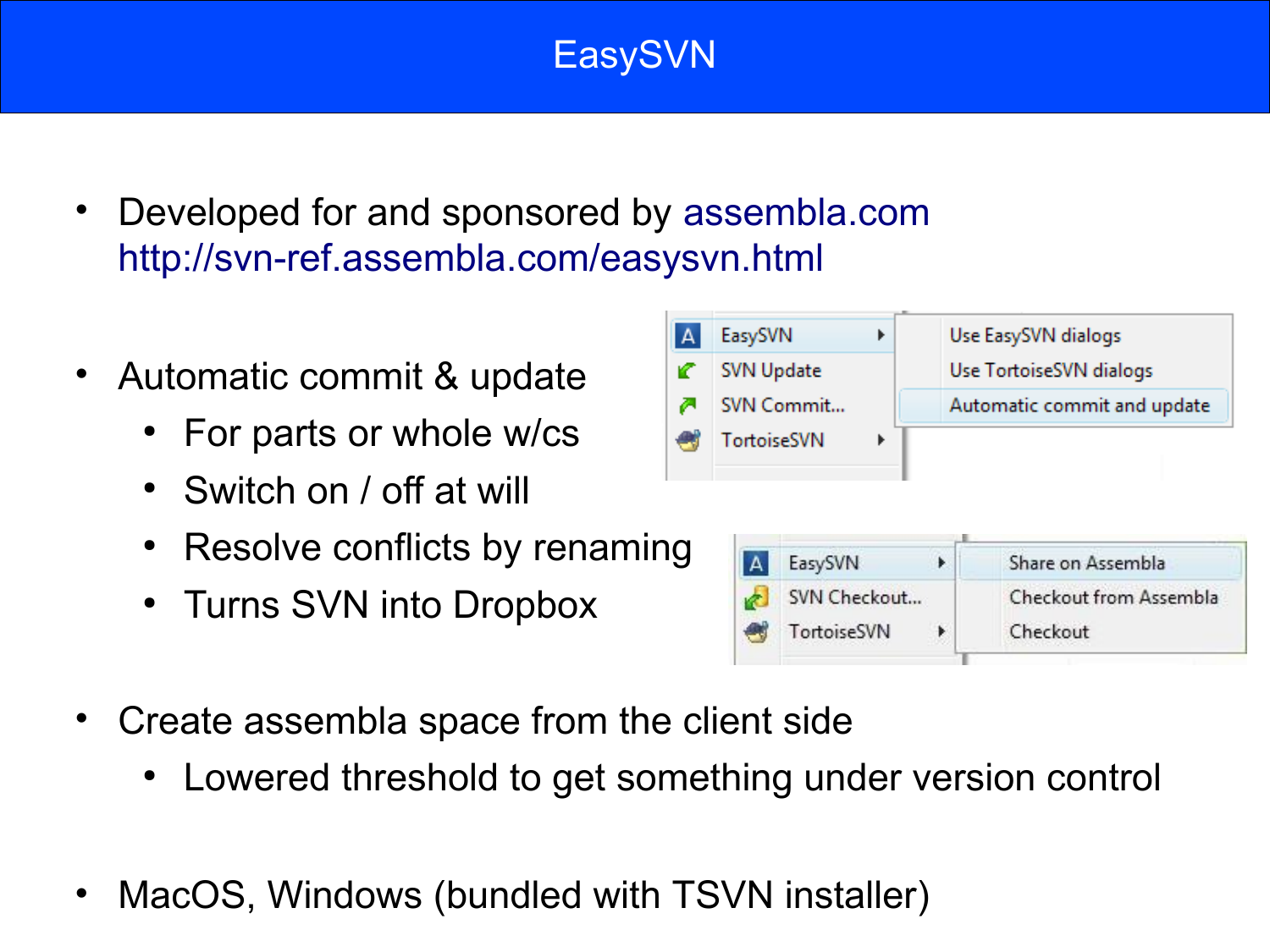# 1.8 and Beyond

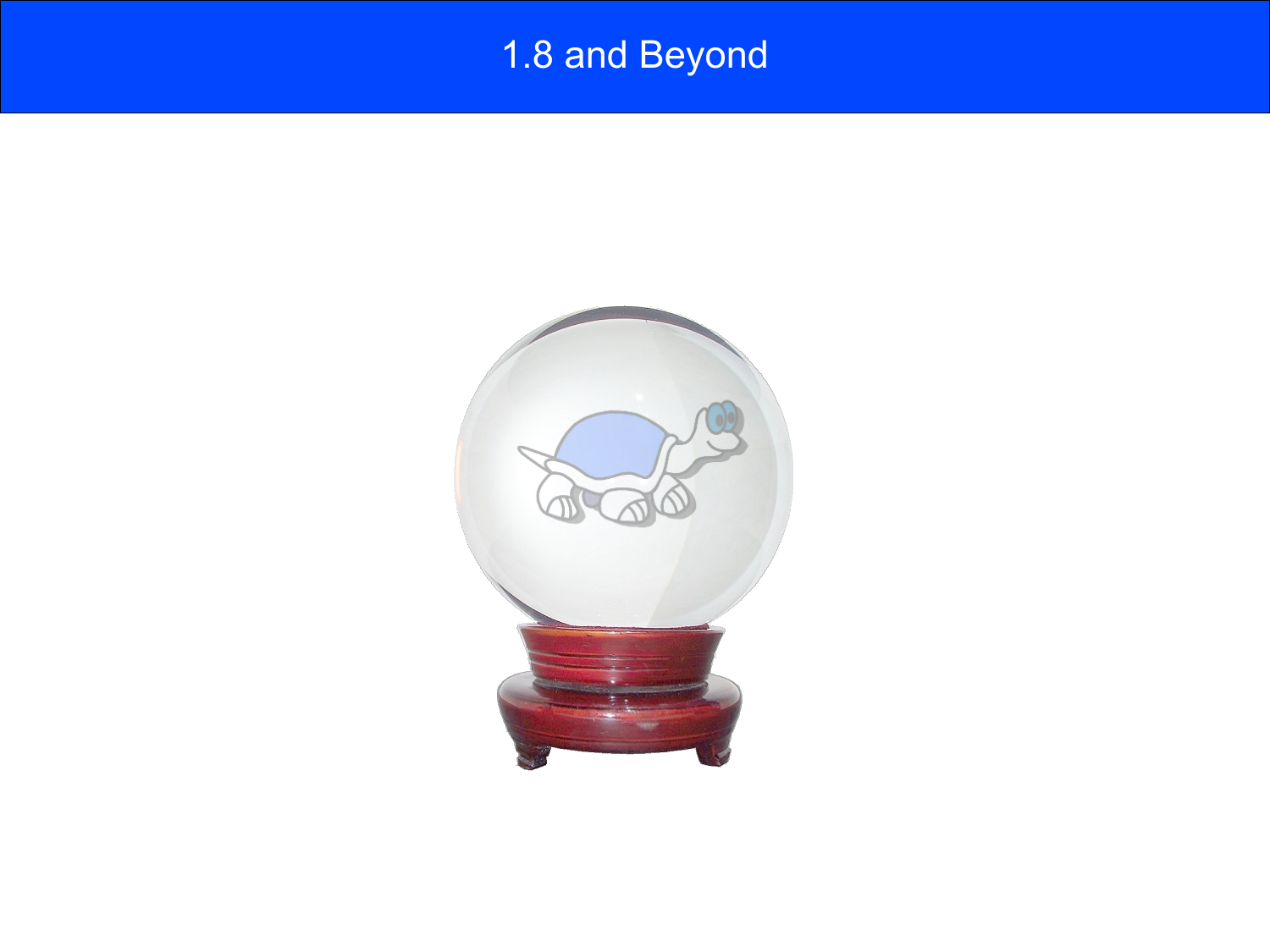### Things to Come in TortoiseSVN

- Integrate automatic commit & update
- Combined "feedback" dialog
	- Status, progress and result
	- Goal: minimize UI handling time
- Continuous improvement
	- Creation of externals via drag & drop
	- Log pre-fetching logs
	- Partial file commits



• What is your opinion? What are you missing?